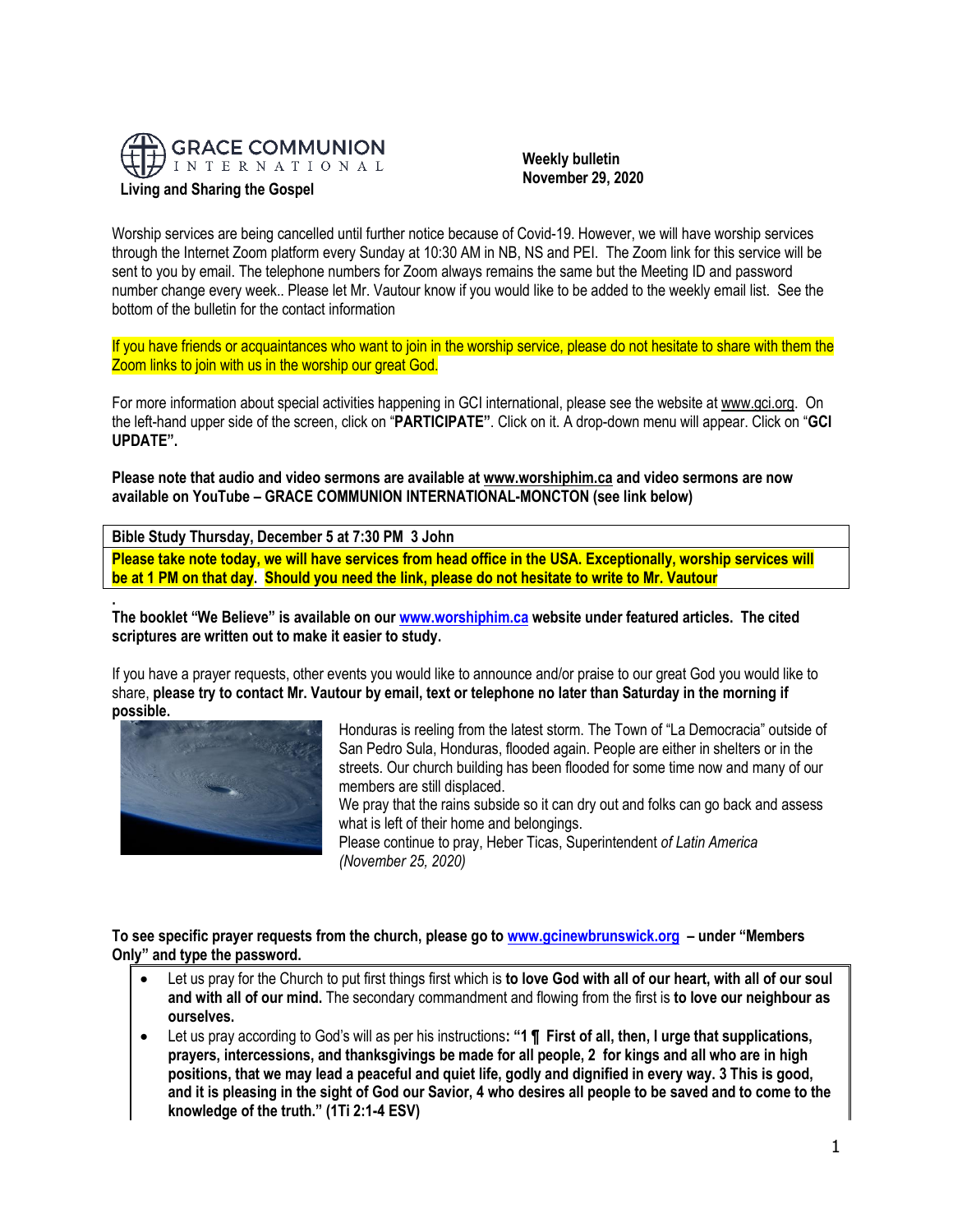• **Let us pray that God will strengthen his people with faith, perseverance and love during this difficult pandemic period and that the good news of the Gospel will be spread widely.** 

**Offerings:** you can send your offering directly to the following address: **Grace Communion International- Canada, Suite 203A, 2121 Airport Dr., Saskatoon, SK 7SL 6W5.** If you prefer, you can also call **1-306-653-2705.** Thank you for your continued generous giving to God by giving to this part of God's church, his body.

**From Mr. Bill Hall – GCI Canadian Director** *"We will continue to process the donations we receive in Saskatoon. Members are urged to mail them directly to our office for the time-being. They can also donate via phone using a credit card, or via Canada Helps using the donate button on our websit[e www.gcicanada.ca](https://eur03.safelinks.protection.outlook.com/?url=http%3A%2F%2Fwww.gcicanada.ca%2F&data=02%7C01%7C%7C9fd93e29c2b44509e5a008d7caa78fdb%7C84df9e7fe9f640afb435aaaaaaaaaaaa%7C1%7C0%7C637200693331983394&sdata=VAGy4Q%2BxbhHuYaeEiDz%2FQyicT%2FoiY4Ir9kc8w5yHRPs%3D&reserved=0) located at bottom of the page on the right side as you scroll down. We are waving the provision that all donations given via Canada Helps go toward national expenses for the time being. We will credit all donations received via Canada Helps to a member's local* 

*congregation, if we can identify where they attend."*



[Welcoming](https://update.gci.org/wp-content/uploads/2019/04/Williams-Greg-Susan-D17_3684.jpg) New GCI Board Members

Not too many people get excited about governmental structures and systems. Who recalls civics class as the most scintillating of your educational journey? I suppose that I am a bit nerdy when it comes to church government, and I will do my best to make this article more exciting than the dry class lectures you may dimly recall.

Greg and Susan Williams

In Grace Communion International we are "Board Governed." The GCI Denominational Board of Directors are a diverse group of elders responsible for overall stewardship of the

Church and the appointment and oversight of the President. The President is responsible to the Board for the general management of the Church, with the help of other officers, managers, and staff to carry out day-to-day operations of the church. (This is the short version for the civics test.)

The Directors operating according to the organization's Articles and Bylaws have 3 fiduciary responsibilities mandated by law: duty of care, duty of loyalty, and duty of obedience. Board directors are called fiduciaries because they are [legally responsible](https://www.councilofnonprofits.org/tools-resources/board-roles-and-responsibilities) for the high-level oversite of a non-profit entity ensuring that support is raised and resources are spent well in support of its mission.

# **Duty of Care**

Duty of care means that directors are required to give the same care and concern to their board responsibilities as any prudent and ordinary person would. Board members must be active participants in board meetings and committees. Working with other directors, they actively advance the mission of the Church. They fulfill their responsibilities by overseeing and monitoring the Church's activities, including strategic planning, finances, audits, board director development, and recruiting to ensure the Church's long-term goals are achieved.

## **Duty of Loyalty**

Duty of loyalty means that board directors are required to place the interests of the Church ahead of their own interests. Board members do not serve on the board for personal gain but for the benefit of the organization. They must be loyal to the organization by appointing qualified and loyal members to replace themselves as they rotate out of their positions so that the Church successfully operates as a healthy entity in perpetuity.

## **Duty of Obedience**

Duty of obedience means that directors must ensure that the church is abiding by all applicable laws. The duty of obedience also means that directors carry out the mission of the Church.

## **Board Officers**

The Board appoints "officers" to administer the operations of the Church. The Chair, Vice-Chair, President, Chief Financial Officer, and the Secretary of the Board serve in this capacity. Currently, these positions are filled by Dr. Joseph Tkach, Dr. Randy Bloom, Dr. Greg Williams, and Mathew Morgan, respectively. Dr. Williams and Mr. Morgan serve as exofficio Board Directors in our governance structure, which means they serve as Board Directors as long as they hold their current positions.

## **Administration**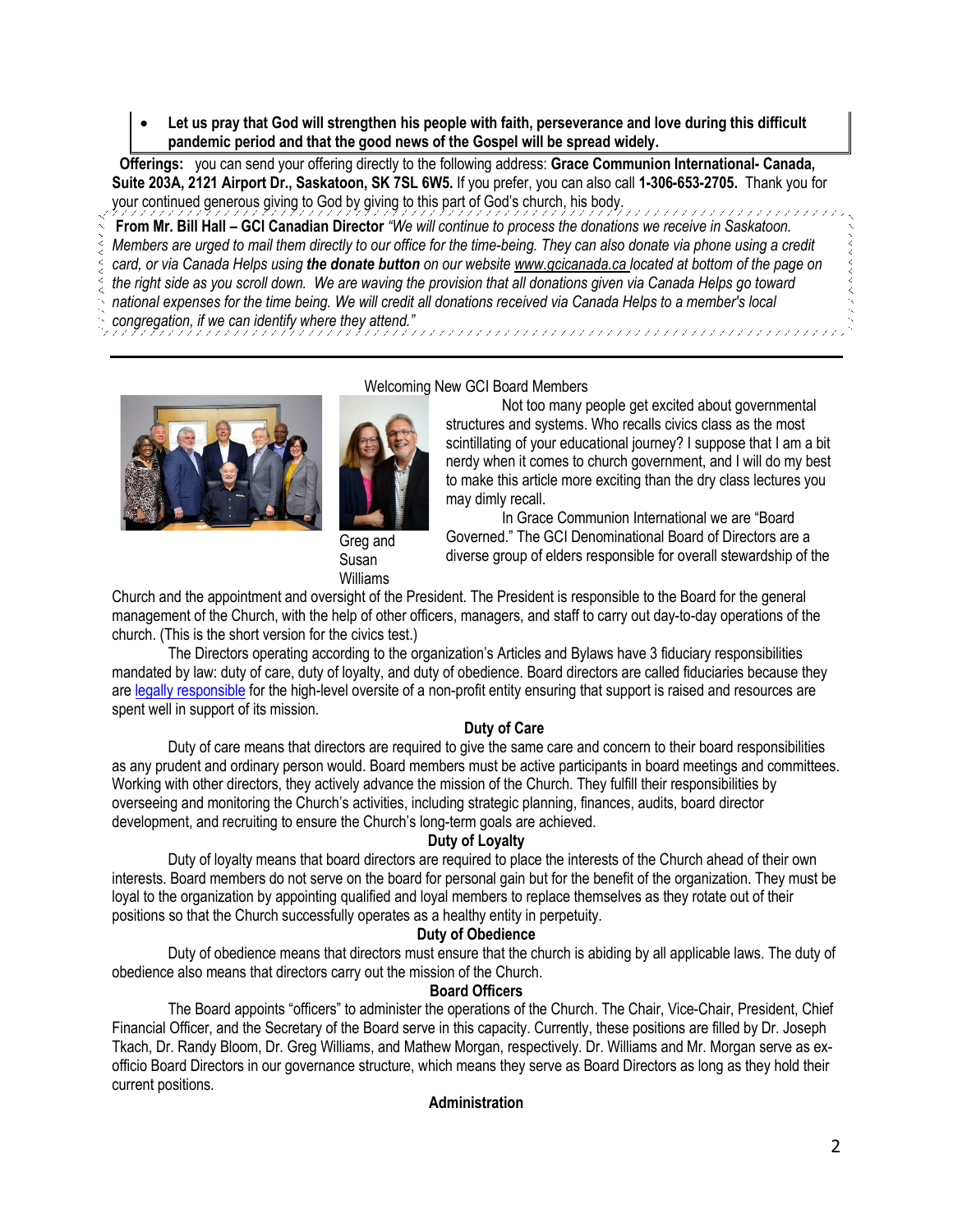Under the Board's oversight, the President, working with other officers and managers, provides direct management and administration to carry out the Church's mission and is a steward over the administrative functions and day-to-day management of the Church.

In our governance framework, the President, under the supervision of the Board, provides oversight of Superintendents in the US and abroad, providing worldwide focus and collaboration in pursuit of the mission of preaching the gospel and caring for the church.

Board directors and officers carry weighty responsibilities for the care and welfare of the denomination and must have specific requirements necessary to serve. In addition to a willingness to shoulder the duties mentioned earlier, a director must be an ordained elder in GCI, have relevant advanced education, a willingness to work together with other directors to advance the mission of the Church and be nominated and selected by the Board.

It is my pleasure and joy to share the news that Celestine Olive and Jennifer Gregory have been nominated and elected to serve alongside the current Board Directors (Chair Dr. Joseph Tkach, Vice Chair Dr. Randy Bloom, CFO and Secretary Mathew Morgan, GCI President Dr. Greg Williams, Dr. Russell Duke, and Pastor Tommie Grant). It is a "Welcome back" to Celestine, as she has served a previous term on the Board. She is now retired from GCI employment and serving actively as an elder in the Lancaster, CA, congregation. [\(see her attached bio\)](https://www.gci.org/about-us/leadership/)

Jen will be coming on as a Board Director for the first time. She serves side by side with her husband Anthony as they pastor the Grove City, OH, congregation. Welcome Jen! [\(see her attached bio\)](https://www.gci.org/about-us/leadership/)

I think we all can appreciate the quote from the late Supreme Court Justice Ruth Bader Ginsburg – "Women belong in all places where decisions are being made. It shouldn't be that women are the exception."

It brings me great joy to have the presence and voices of Celestine and Jen on the GCI Denominational Board of Directors.

I would be remiss not to mention that Dr. Charles Fleming and Elder Wendy Moore just completed their terms of service and have cycled off. A big thank you to Charles and Wendy for their dedicated service.

Please pray for the health and wisdom of the GCI Board of Directors, and that the Lord will continue faithfully guiding our journey forward.

Greg Williams

#### **Grace and Obedience, by Gary Deddo**

Even after centuries of debate, Christians still have not settled on how best to speak about the connection between faith in God's grace and obedience. Biblically grounded Christian teachers recognize that salvation is God's work and that it is received by faith. They also recognize that the resulting life with Christ involves obedience. The problem arises in how to affirm the one without denying (or severely qualifying) the other. The challenge is avoiding either lawlessness (antinomianism) or works-righteousness.

#### **Both-and?**

Most recognize the validity of both grace and obedience (faith and works). Rather than going the "either-or" route, most embrace some form of the "both-and" approach. However, this approach typically has little to say about the "and" about how grace and obedience are actually connected. The result is that grace and obedience are artificially laminated together or stacked on top of one another. It is as if they are put into a room together and told to "get along."

Following this approach, efforts to correct perceived errors on one side typically involve emphasizing the other. If the perceived problem is too much works, then grace is emphasized. If it's too much grace, then obedience is emphasized. In similar fashion, various ministries emphasize one or the other, depending on which they think is more dangerous or prevalent. The result of this approach is a "seesaw theology" where the connection between law (works) and grace (faith) remains vague if not altogether absent.

In contrast, the Bible deeply relates and integrates grace and obedience as fundamental to Christian faith and life. For example, in **[Romans 1:5](https://biblia.com/bible/niv/Rom%201.5)** and **[16:26](https://biblia.com/bible/niv/Romans%2016.26)** the apostle Paul says that bringing about this integration was the goal of his ministry. In **14:23** he says that any obedience that does not spring from faith is sin! **Hebrews 11** offers illustrations of people who obeyed God "by faith." In **1 John 5** we are told that God's commands are not burdensome because of the victory of faith in God's grace (**verses 3-4**). Jesus reminds us that his burden is easy and his yoke light (**[Matthew 11:29-](https://biblia.com/bible/niv/Matt%2011.29-30) [30](https://biblia.com/bible/niv/Matt%2011.29-30)**) and that we are God's "friends," not his slaves. In Galatians, Paul tells us that "faith is made effective through love" (**5:6 NRSV, footnote).**

#### **The nature of "AND"**

There are dozens of places in the New Testament that clearly establish this connection between grace (faith) and obedience (love for God and for others). But how does the connection work? What is the nature of AND? It is found in the person of Jesus, who alone embodies fully the character, mind, attitude and purpose of God. The object of our faith is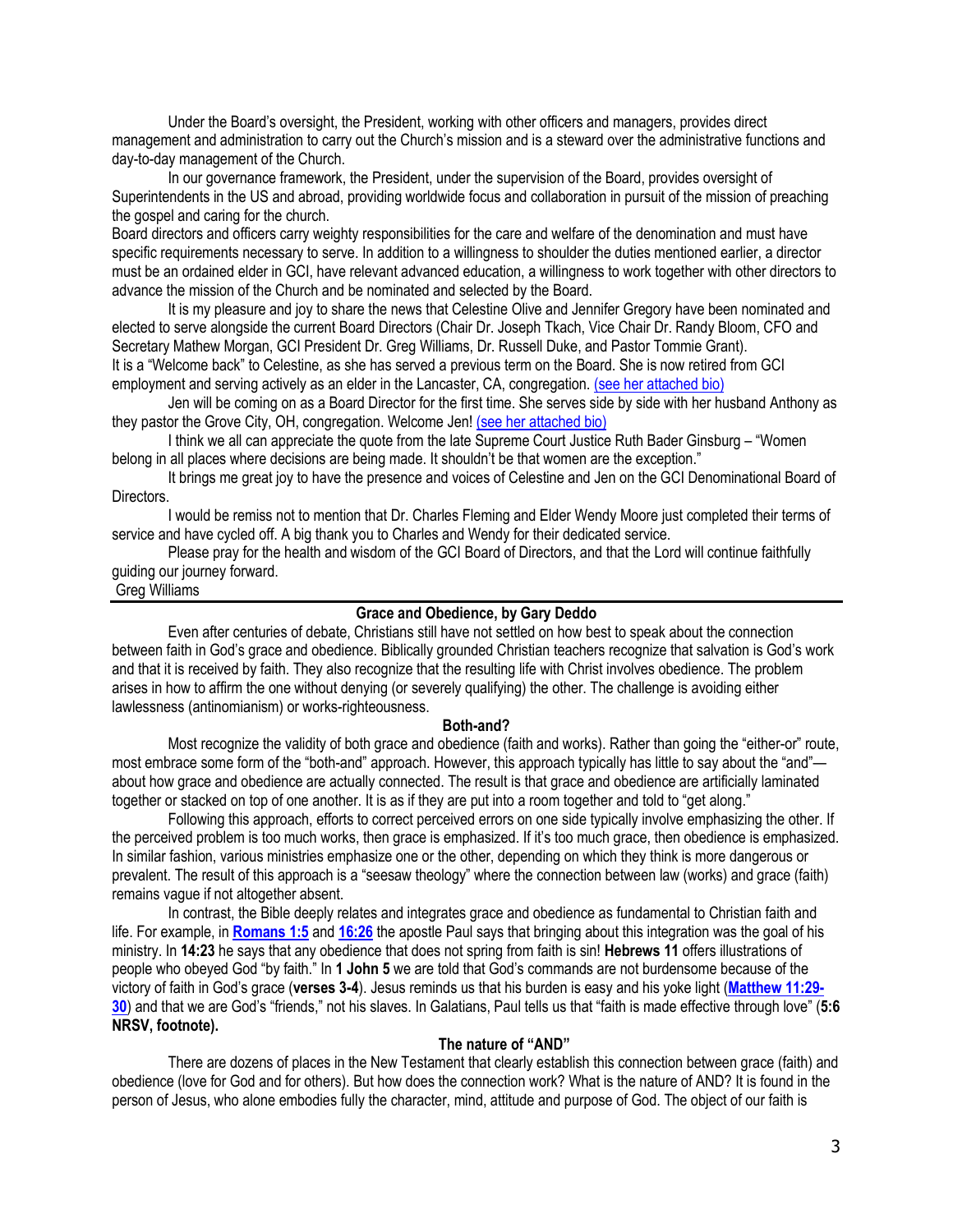Jesus Christ, and the essence of that faith is trusting in Jesus as God in person according to who he is and what he has done. Faith is our response to who Jesus is in person, word and deed. We put our trust in God because of who Jesus Christ is. He himself is the grace of God towards us.

Jesus is the gospel. He is our salvation. We receive all the benefits of who he is as we trust in him and cast aside (repent of) all rival objects of trust. We then enjoy union and communion with Jesus as our Lord and God. Our lives are united to him and we share in his life, participating with him in all he is doing and will do in our relationship of trust (faith). We have our being by being in fellowship and communion with Jesus, receiving from him all that he has for us, and he taking from us all that we give him. In that union and communion we are transformed, bit by bit **[\(2 Corinthians 3:18](https://biblia.com/bible/niv/2%20Cor%203.18)**) to share more of Christ's glorified human nature, his character. We can count on this on-going gracious work of Christ by the Spirit even if much remains hidden (**[Colossians 3:3](https://biblia.com/bible/niv/Col%203.3)**) and we remain mere earthen vessels (**[2 Corinthians 4:7](https://biblia.com/bible/niv/2%20Cor%204.7)**).

### **Our view of Jesus**

The problem is that people have too small a view of Jesus and thus a restricted faith in him. Though they may trust him for future salvation (getting into heaven), that's pretty much it. However, when we look closely at Scripture, we see that Jesus is both Savior and Commander. Jesus saves us by grace and also commands things of us.

Our obedience to his commands does not earn us salvation, so why is obedience important? Perhaps we think that we must obey simply because our Commander says so—because he is big and powerful and we had better obey or else! Approached in this way, obedience becomes an act of will in response to the might and seemingly arbitrary will of God. This is the obedience of a slave.

The problem with this approach to obedience is that it reflects a shrunken conception of Jesus and what he offers. We need to see all of who Jesus is and all of what he offers if we are to grasp all of what we can trust him for. We begin by understanding that Jesus is Lord of the whole cosmos, the entire universe; Lord of all reality, and he has a good and loving purpose for it all. He is redeeming all things and will renew heaven and earth. He is Lord and Savior over every aspect of human life and has a purpose for every dimension of our existence. It is all to be a channel of his blessing to us and through us to others. All of it, every relationship, is meant to lead to life and life abundantly. Even our eating and drinking is to reflect the glory of our life-giving God (1 **[Corinthians 10:31](https://biblia.com/bible/niv/1%20Cor%2010.31)**). Every relationship is to be a fruitful gift exchange that contributes to a fullness of life and a fullness of love.

Jesus' authority extends into every aspect of created existence, into every dimension of life at every level: mathematical, physical, chemical, biological, animal, human, social, cultural, linguistic, artistic, judicial, economic, psychological, philosophical, religious and spiritual. All this has its origin in fellowship and communion with God through Christ. This relationship with God through Christ works its way into every avenue of life under his redeeming lordship. God's grace has to do with everything. That's the foundation of a Christian worldview.

Everything we receive from God we pass on to others to contribute to God's universe-wide purposes. This is especially true in our relationships. We receive forgiveness of sins—renewing grace to start again with hope. We receive God's generosity, providing us all the fruit of the Spirit. We receive comfort, love, transforming power, purpose and direction in life to be a sign and witness to the grace and goodness of God. We become witnesses to the truth and holy loving character of God. All these things point to eternal life—life with God as his beloved children in holy, loving unity.

## **Trust and obey**

Our faith is a trust in God through Christ for all these things, not just for "going to heaven" or "being in the kingdom" someday. Every command of God and every act of obedience is keyed to some aspect of what we can trust God for:

- We forgive because we have been and will be forgiven.
- We love, because we are first loved by God.
- We love our enemies because God first loved us and also loves (wants his best) for his and our enemies.
- We can be generous because God is generous with us.
- We can be truthful and honest because God is truthful and honest and will bring out the truth in the end.
- We can be creative and helpful because God is creative and helpful to us.
- We comfort others in their grief because God comforts us in our grief.
- We can be patient because God is patient with us.
- We can be peacemakers because God is a peacemaker.
- We can pursue justice and right relationships at every level, because God is just and righteous.
- We can be reconcilers because God is a reconciler.

All our doing by faith is participating in what God is doing through Christ and in the Spirit. That means everything we do is fellowship and communion with Christ. We never act alone—because we are never alone but are united to Christ as his brothers and sisters and members of the family of God.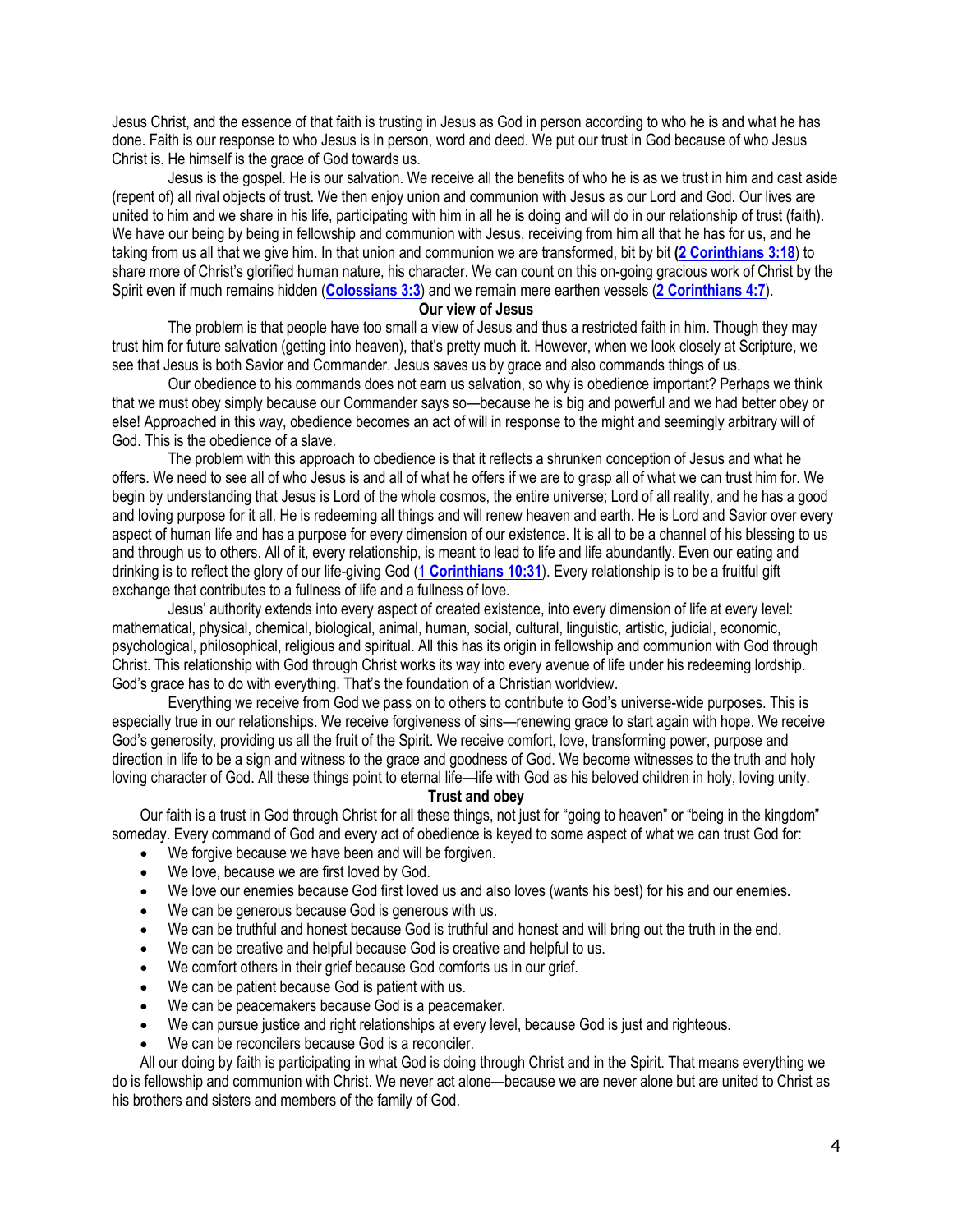### **Imperatives flow from indicatives**

We obey by faith when we see all of who Jesus is in any given situation, trust him to be faithful in that situation and then act as if he will be faithful. That is, we act on our faith in who he is. Connected to every command in Scripture is some kind of reference to who God is and what he can be trusted for. Seeing the connection between what God can be trusted for and what he then directs us to do generates the obedience of faith.

James Torrance said that every imperative of grace is built on a foundation of an indicative of grac[e.\[1\]](https://www.gci.org/articles/grace-and-obedience/#_ftn1) There is always a connection, because all of God's commands to us (the imperatives) arise out of his own character, heart, nature and purpose, including everything he has done for us in Jesus Christ (the indicatives). God is not arbitrary—his will for us always is informed and controlled by his nature and character as the Triune God who came to us in Jesus Christ so that we might have fellowship and communion with him in holy love.

Faith in God's grace arises out of a trust in God because of Jesus Christ, and obedience to the God of grace arises out of a trust in God because of Jesus Christ. Faith and obedience have the same source—the faithfulness of God in Christ. They both are a response to who Christ is. They have the same Trinitarian, Incarnational theological source. Both are the fruit of a trusting relationship with God through Christ in the Spirit.

## **Guidelines for preaching/teaching**

Here are guidelines that I've developed to help keep grace and obedience together in Jesus:

- Never call for an act of obedience without first showing how that call to action corresponds to something we can trust God for. Always look for the indicatives of grace that are the foundation for the imperatives (commands) of grace in every biblical passage.
- Always indicate the character of the gracious, saving, redeeming Commander. Never present God as merely a commander with a strong will disconnected from his heart, mind, character and purpose, which we see in Jesus Christ. Always begin by answering the foundational question, Who are you, Lord? Doing so makes our preaching and teaching truly Trinitarian and Incarnational.
- Never simply preach to a person's will or power of choice. Behind every act of will and choice is a desire, a hope, a love, a fear, a trust or distrust. That is, behind every act there is belief or unbelief, trust or distrust in God. Preach to persons' hearts, their affections, their yearnings concerning the character, purpose and heart of God and his desire for our fellowship and communion with him. Preach what God can be trusted for. He can be counted on to keep his promises. Feed people's faith hope and love for God. Obedience will flow out of that.
- Do not preach: "If you…then God." Doing so tempts people into legal obedience and works-righteousness. Instead, preach: "Since God in Christ by the Spirit…then you \_\_\_\_." Or, "As you do x, y or z out of trust, you will be receiving what God offers us in Christ." For example, say, "As we confess our sins, we experience the forgiveness that God has already given us in Christ."
- Present obedience as "going to work with God"—as an act of fellowship with God that involves us in what the Spirit of God is doing.
- Preach obedience as a "get to," not a "have to." Preach it as the privilege of a child of God, not the grit-your-teeth duty of the slave of a God who imposes his will on others.
- Do not seek to motivate others on the basis of trying to close a supposed "credibility gap" between the "reality" of this fallen world and an ideal that we suppose God hopes for. It is not our calling to build the kingdom or to make God's ideal actual. Rather, preach the reality of who God is and what he does (and has done), and the calling we have to participate with God in making visible a bit of that reality. With this approach, our only choice is either to affirm and participate in the reality that God has established in Christ by the Spirit, or to deny and to refuse to participate. We have no power to change that reality, but only to choose whether we will participate.
- Preach and teach the grace of God as a finished work—a reality that we can count on even if it is hidden for now. Do not teach it as a potential that God has made possible if we do x, y or z—God is not dependent on our actions. Rather, he invites our participation in what he has done, is doing and will do. Preach like Jesus: **"The kingdom of God has come near, so repent and believe in that good news."** Preach like Peter: **"Since God has made Jesus Lord and Savior, therefore repent and believe."** The desired action is presented as a response to who God is and what he has done.
- Never preach as if God cannot be more faithful than we are—as if God is limited by what we do or don't do. Paul says, **"If we are faithless, he [God] remains faithful" ([2 Timothy 2:13\)](https://biblia.com/bible/niv/2%20Tim%202.13).** We may miss out on being involved, but God will still accomplish his good purposes. God does not need us, but he delights in having his children involved in what he is doing. We were created for fellowship (communion, partnership) with God.